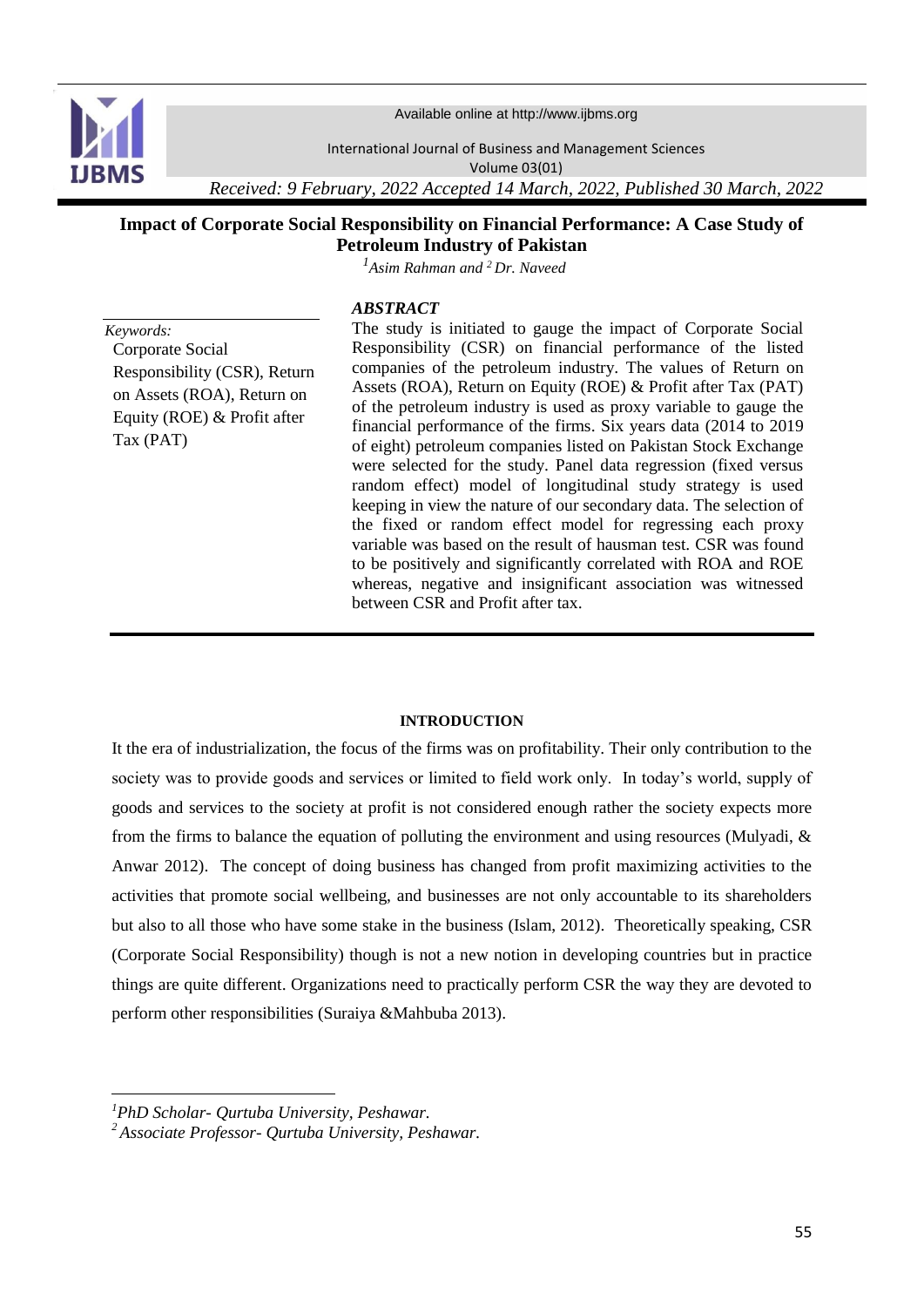Spending on corporate social responsibility, once treated as a cost is now considered as an investment in the financial statements (Wibisono, 2007). Solihin (2009) defined CSR as "the relationships between corporation and all stakeholders; customers, employees, investors, suppliers, government, and even their competitors all inclusive". This is also termed as 3P (People, Profit and Planet). This means that no doubt the primary objective of the firm is to earn profit, but profit seeking should not be the only purpose of the organization, wellbeing of people and the whole world should not be ignored. Corporate social responsibility (CSR) has gained importance in the eyes of business firms, general public and academia. Empirical studies have examined the relationship between CSR and corporate financial performance (CFP) and found that the results are mixed (David, Maretno, &Hoje 2009). According to a survey reported by "The Economist" in first month of 2008, approximately 53% of the responding firms have agreed to the statement that CSR "is a necessary cost of doing business" and 43.4% percent of the respondents had the same opinion to the statement that it "gives us a distinctive position in the market." Only 3.81 percent of the respondents believed that corporate social responsibility was a "waste of time and money." A number of previous researches according to Jo and Harjoto (2011) have come up with the conclusion that CSR has positive bearing on firm's profit earning ability and financial performance. The findings of meta-analysis suggest that corporate virtue when transformed in the form of social responsibility and, to be more precisely, the environmental dimensions of corporate social responsibility, is expected to give positive return. CSR comes out to be more strongly connected with accounting-based measures such as Return on Equity (ROE), Return on Assets (ROA) and profit after tax in absolute terms as compared to society-based measures. CSR is found to be positively and significantly correlated with financial performance of the firms (Choi, Kwak & Choe, 2010; Alfalih, &Hadj, 2020). Lindgreen, Swaen and Johnston (2009) also arrived at a conclusion that if stakeholders are approached with CSR can have a positive influence on firm's revenue and resulting profits. At the same time, while contradicting the viewpoints of the researchers who hypothesized positive connection between CSR practices and firms financial performance, there are several research studies who hint a negative (Nelling& Webb, 2009) or absence of any relationship between CSR and profitability (Apria, 2011).

#### **Why CSR and Petroleum Sector?**

According to Mulyadi, & Anwar (2012) a common practice to measure the success of CSR activities of a firm is to gauge its impact on Triple Bottom Line (TBL). Under the umbrella of TBL three different units (People, Planet & Profit) which is also known as 3Ps. People stands for the magnitude and direction of the relationship between the firm and its work force, customers and suppliers; Planet refers to the influence the firm has on its environment and steps taken for its betterment and profit leads to the point where firm' resources and rewards are distributed in the society (Shnayder et al., 2015). The concept of TBL which, is frequently used by the researchers working on CSR and sustainable development, coined by John Elkington a renowned economist in the mid of 1990s. The concept was employed for petroleum industry in 1990s when Shell Petroleum Company was under severe criticism in Nigeria. In order to regain its popularity and changing its public image, the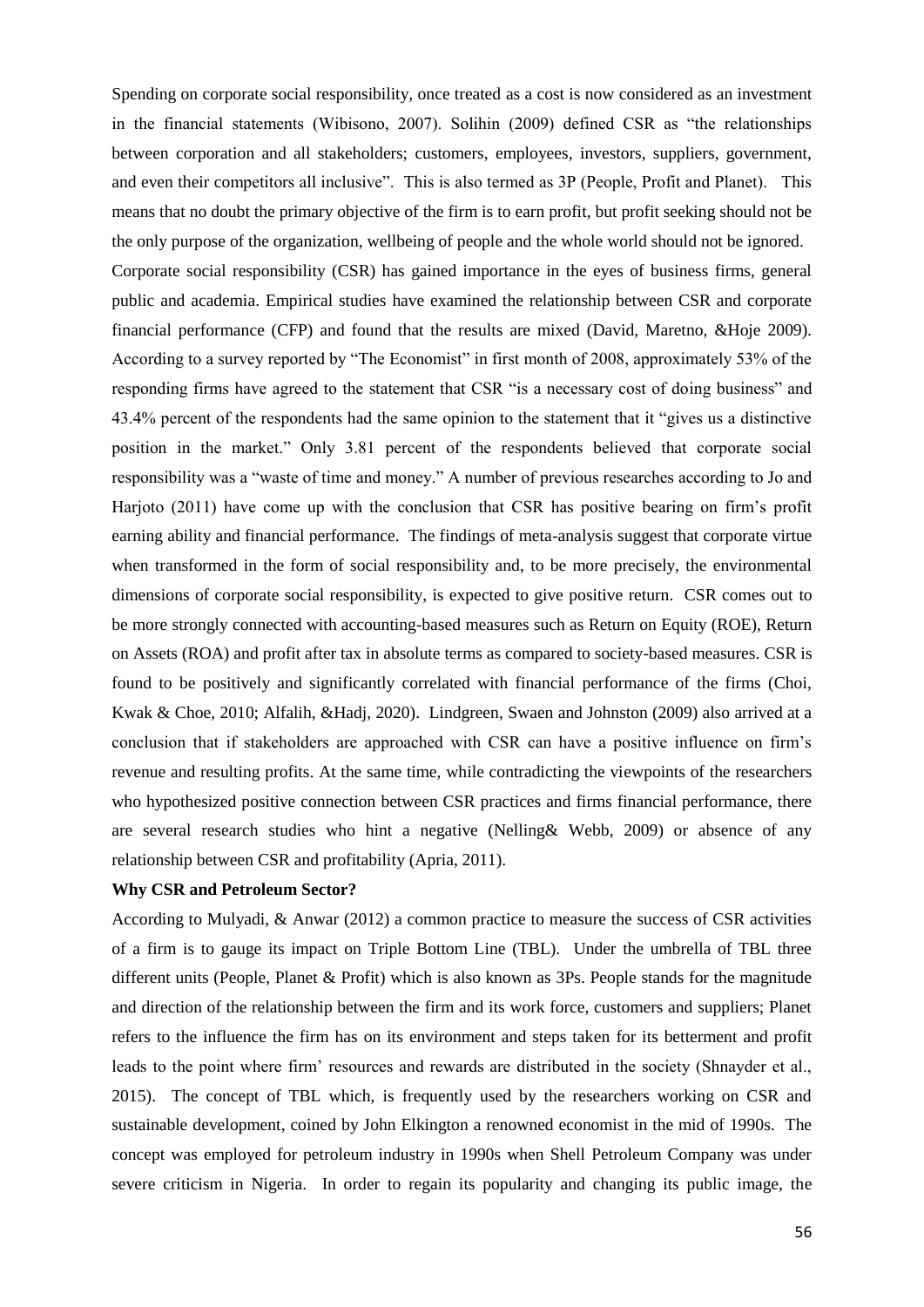consultants suggested the firm to focus on CSR via 3Ps approach. The strategy worked and public opinion has been transformed from negative to positive (Tullberg, 2012). Thus, 3Ps can be referred to as impact of CSR on social, environmental and financial performance (Dyllick&Hockerts, 2002).

The petroleum sector has often been at the center of controversy with respect to its performance on environmental protection and sustainability practices. British Petroleum oil spill in Gulf of Mexico, polluting the sea and many others have raised serious concerns on the commitment of these organizations towards environmental protection. In current study, we have made an attempt to focus on relationship between CSR and financial performance in Pakistani context thus by selecting the Petroleum companies listed on the Stock exchange in Pakistan.

### **LITERATURE REVIEW**

Corporations of the developing countries across the globe have started to incorporate the practices of corporate social responsibility (CSR) seriously. This forces the corporations to behave in a more responsible way which have an impact on its workforce, consumers, society and environment (Rainey, 2006). One of the major responsibilities a corporate firm needed to perform for its stakeholders is social responsibility where the firm contributes for sustainable development (Crane & Matten, 2007). The last few decades witnessed a large number of financial scandals in corporations which damaged corporate goodwill. In such a situation, CSR is used to be an essential balancing tool to strategically develop a positive relationship with stakeholders and to improve corporate image (Yoon, Giirhan-Canli, & Schwarz 2006).

CSR being a very vast topic cannot be covered by a single definition. Generally, the term encircles all the efforts made to fulfill the requirements of environment protection organizations and regulating agencies and even go beyond (Chapple & Moon, 2005). The European commission officially defined CSR which European Union has published in 2011 as "a voluntary activity, which combines both social and environmental concerns into business operations, and it is an interaction with firm's stakeholders." Mares (2008) studies CSR the way business influence human rights and forces the companies to opt for a "win-win" situation to embrace profit and social responsibility simultaneously. Hopkins (2004) defined CSR as "Improving living standards of society and increasing firm's profitability by serving all the stakeholders in a civilized manner". According to Pour et al. (2010), businesses are not established just for maximizing their profits, but are also supposed to contribute to the welfare of society by protecting the surrounding environment. Akremi, Gond, Swaen, De Roeck, and Igalens (2015) coined the definition of CSR as "actions and policies of the organization that varies according to context and situation take account of stakeholders' expectations and the triple bottom line of economic, social, and environmental performance".

## **CSR-Profitability Relationship:**

The type of relationship between CSR and corporate profitability is a complex one and corporations when implement CSR practices, sometimes get confused by looking its impact on profitability (Yingxi& Wenjun 2013). How CSR affects profitability? And what kind of relationship does CSR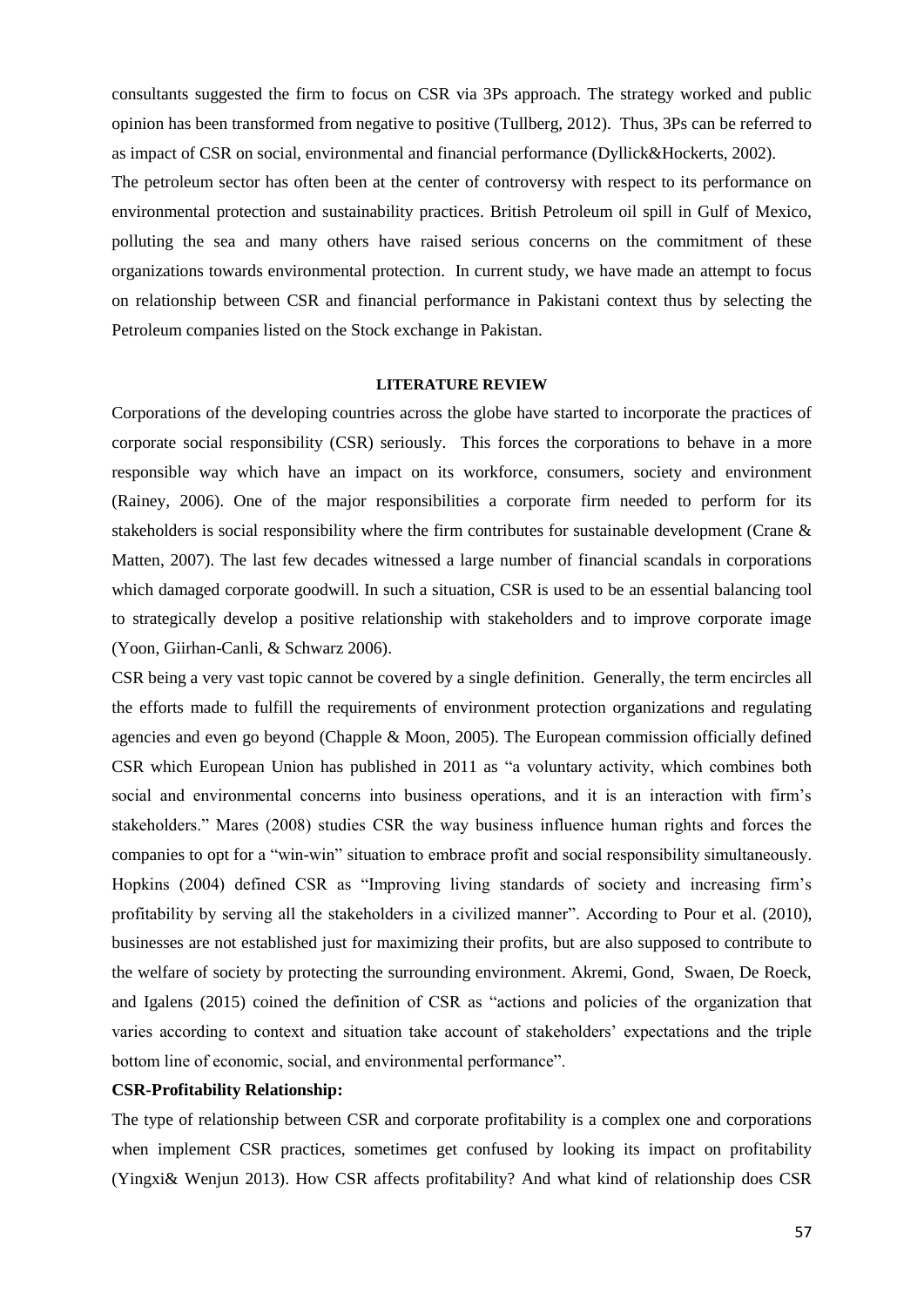have with firm profitability are some of the questions that researchers raised in their studies while attempting to measure CSR-firm profits relationship. Research findings I this regard are mixed. Empirical researches measuring relationship of CSR and firm's profitability has arrived at a conclusion that majority of the researchers like Pava and Krausz (1996), Griffin and Mahon, (1997), Stanwick and Stanwick (1998), Orlitzky (2001), Orlitzky et al., (2003), Kolstad, (2007), Scholtens (2008), Van and Gössling (2008), Peloza (2009), Saleh et al., (2011) and Aguinis and Glavas (2012) reported positive relationship between CSR and profitability. Ruf, Muralidhar, Brown, Janney, & Paul, (2001) are of the view that corporation notices immediate as well as lifelong impact on its financial performance as a result of the enhancement in firm's socially responsible corporate activities. Moreno and Sellers-Rubio (2014) highlighted the importance of CSR activities by the firms and concluded that CSR positively affected firm's financial performance and profitability. Confidence level of shareholders increases if they come to know that CSR is in practice by the firm and its positive impact on firm's profit cannot be overlooked (Cormier, &Magnan, 2007). Having an insight on the importance of CSR (Menassa, 2010), business entities throughout the world, are aggressively integrating these practices in order to generate maximum income (Green &Peloza, 2011). CSR practices have proved to be a powerful regressor to influence the financial performance positively and an improvement in this can give rise to FP and profitability (Usman &Amran, 2015). Several researchers referred the interrelationship of CSR-profitability as positive which Orlitzky et al., (2003) termed as 'virtuous circle' which indicates that good financial performance is the result of improved social performance (Sun, 2012).

Kolstad (2007) on the other hand highlighted, that CSR performance of the firms cannot always go hands in hands with profitability. Moreover, the author considers it unethical practice if firms pursue CSR activities with an aim to increase their bottom-line performance. Despite of the fact that sometimes shareholders in the firm resist to surrender a portion of their profit for CSR activities still numerous firms are engaged in ethical CSR practices for maximizing their profit (Pava&Krausz, 1996). For a firm the essence of CSR is to comprehend its social responsibilities and fulfilling them by ignoring the positive or negative impact it has on the firm's profit (Kolstad 2007). Rainey, (2006) equates CSR spending to investment by the firms which may or may not contribute to the profitability of the firms. Pursuing CSR activities for instance installing environmentally friendly technologies, planting trees and maintaining green belts put additional burden on firm's resources thus by shrinking profit of the firm (Balabanis et al., 1998).

Lastly, studies by Aupperle, Carroll, and Hatfiel (1985) have concluded the absence of statistically significant connection between CSR and profitability. Due to the complex subjective nature of CSR, no concrete relationship can be established between CSR and profitability (Brammer & Millington, 2008; Lin et al., 2009; Aguinis&Glavas, 2012; Sun, 2012). Moreover, Porter and Kramer (2006) and Griffin and Mahon (1997) declared CSR-profitability relationship as nonlinear and a lot of other factors such as nature of industry, size & economic health of firm and many others of the kind can be held responsible for such relationship (Peloza, 2009). However, influence of these factors on the CSR-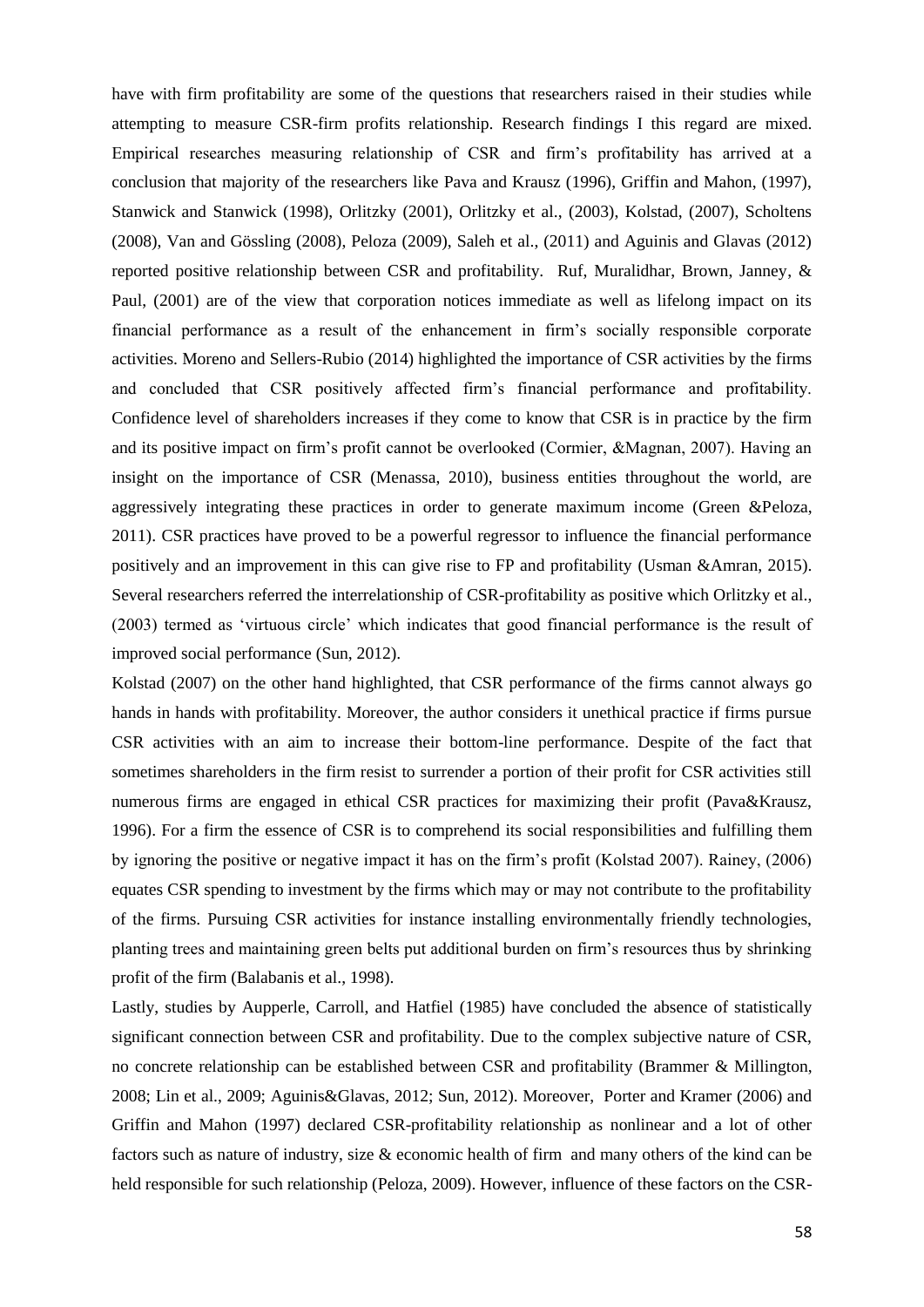profitability relationship cannot be determined for the reason that small and large size firms benefited from CSR (Orlitzky's 2001). To a great extent, the tenderness of the firm towards CSR largely depends on the association of firm's social responsibility and profitability. Corporation will continue to spend on CSR activities till the time it has a positive bearing on the profit of the corporation. In a contrary situation, firms will reduce its spending on society.

### **RESEARCH METHODOLOGY**

The study made use of longitudinal research approach to investigate relationship between CSR and financial performance of the petroleum industry of Pakistan over the period of 6 years (2014-2019). For the current study we have used secondary data as major sources of information. Data related to spending on CSR, ROE, ROA and profit after tax were extracted from the published annual reports of the eight companies from petroleum industry. ROA, ROE (Mulyadi, & Anwar, 2012) and profit after tax (Mahbuba& [Farzana,](https://scholar.google.com.pk/citations?user=E01c-jUAAAAJ&hl=en&oi=sra) 2013) were treated as dependent variables for the study and Corporate Social Responsibility (CSR) spending was taken as regressor. Natural log of CSR spending was taken and six years data ranging from year 2014 to 2019 related to ROE, ROA and Profit after tax of the same period were used.

### **Sample:**

Currently there are ten companies in the petroleum sector of Pakistan that are listed on the Pakistan Stock Exchange. We selected all those listed firms for which data was available for the entire study period. The selected companies include, Mari Petroleum ltd., PSO, Shell Petroleum, Hascol Petroleum Company, Pakistan Refinery ltd., National Refinery ltd., Pakistan Petroleum & Attock refinery ltd. For studying the impact of firm's CSR on its financial performance, we employed panel data approach. Panel data regression model is used keeping in view the nature of the data as data contained both cross-sectional and longitudinal data. Firm's spending on CSR is taken as an independent variable and ROE, ROA & Profit after tax being measures of financial performance were taken as dependent variables.

### **Hypothesis:**

<sup>1</sup> *CSR spending positively affects ROA in petroleum firms in Pakistan*  <sup>2</sup> *CSR spending positively affects ROE in petroleum firms in Pakistan*  <sup>3</sup> *CSR spending positively affects PAT in petroleum firms in Pakistan* 

#### **ANALYSIS**

We have applied fixed and random effect panel data regression models having CSR as our independent variable and ROA, ROE and Profit after tax are dependent variables. For regressing each dependent variable we have used separate Fixed and Random effect models and conducted Hausman test for selecting an appropriate model based on its results.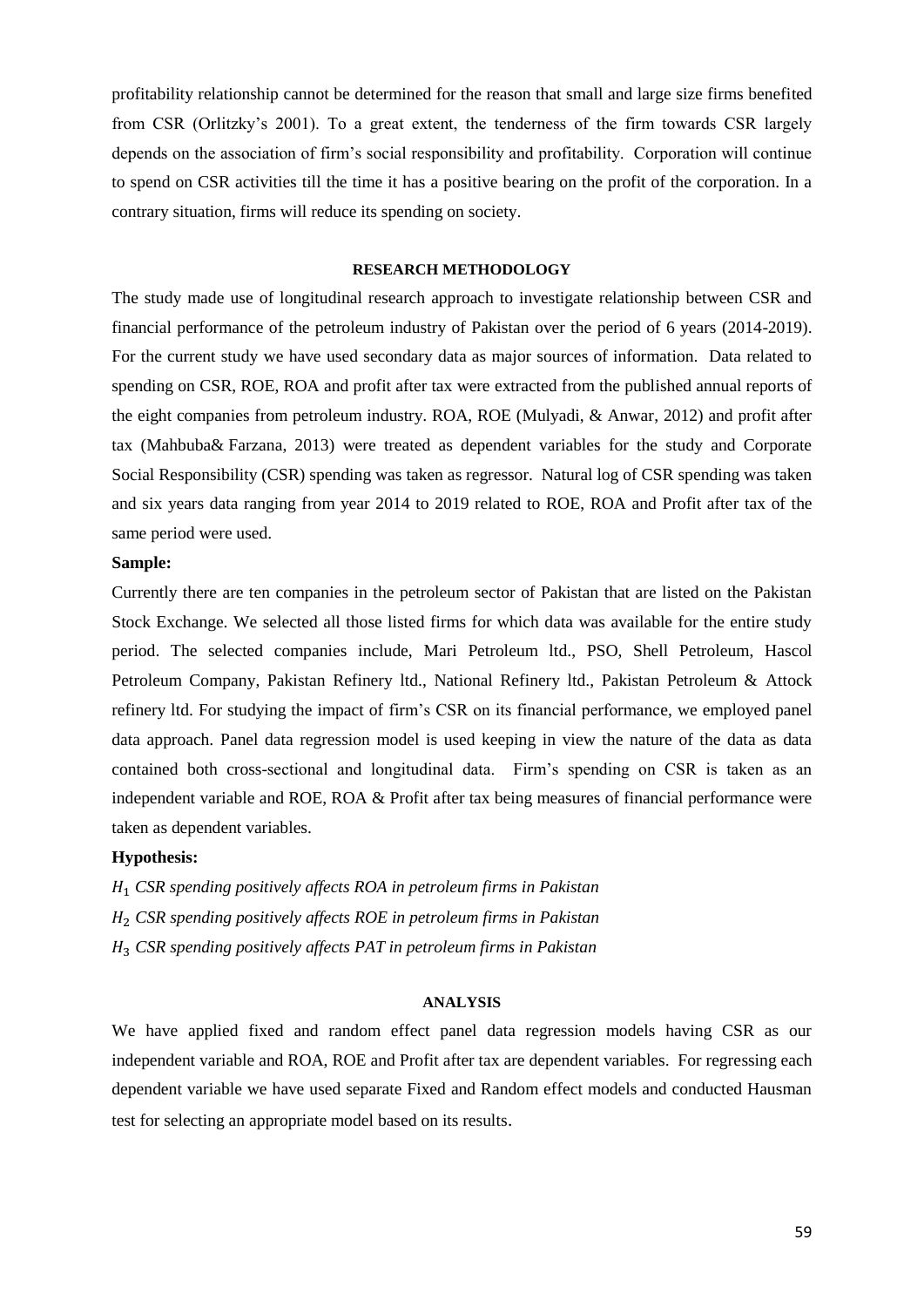# Table No 1

| Panel Data Regression Fixed Effect Model    |           |                                             |              |                |                      |                      |
|---------------------------------------------|-----------|---------------------------------------------|--------------|----------------|----------------------|----------------------|
| Fixed-effects (within) regression           |           |                                             |              | Number of obs  | $=$                  | 48                   |
| Group variable: company                     |           |                                             |              |                | Number of groups =   | 8.                   |
| $R = sq:$                                   |           |                                             |              | Obs per group: |                      |                      |
| within $= 0.0001$                           |           |                                             |              |                | $min =$              | - 6                  |
| between = $0.5300$                          |           |                                             |              |                | $\text{avg}$ =       | 6.0                  |
| $overall = 0.1956$                          |           |                                             |              |                | $max =$              | 6                    |
|                                             |           |                                             |              | F(1, 39)       | $=$                  | 0.00                 |
| $corr(u_i, Xb) = 0.6533$                    |           |                                             |              | Prob > F       | $=$                  | 0.9535               |
| roa                                         | Coef.     | Std. Err.                                   | $\mathbf{t}$ | P >  t         | [95% Conf. Interval] |                      |
| logesr                                      | .1905851  | 3.247079                                    | 0.06         | 0.953          | $-6.377252$          | 6.758422             |
| cons                                        | 4.121591  | 23.89772                                    | 0.17         | 0.864          | $-44.21611$          | 52.45929             |
| sigma u                                     | 6.4942186 |                                             |              |                |                      |                      |
| sigma e                                     | 7.7618767 |                                             |              |                |                      |                      |
| rho                                         |           | .41177713 (fraction of variance due to u_i) |              |                |                      |                      |
| F test that all $u_i=0$ : $F(7, 39) = 2.41$ |           |                                             |              |                |                      | $Prob > F = 0.0378$  |
| Table No 2                                  |           |                                             |              |                |                      |                      |
| Panel data regression random effect model   |           |                                             |              |                |                      |                      |
| Random-effects GLS regression               |           |                                             |              | Number of obs  | $=$                  | 48                   |
| Group variable: company                     |           |                                             |              |                | Number of groups $=$ | 8                    |
| $R-50$ :                                    |           |                                             |              | Obs per group: |                      |                      |
| within $= 0.0001$                           |           |                                             |              |                | $min =$              | 6                    |
| between = $0.5300$                          |           |                                             |              |                | $av\alpha =$         | 6.0                  |
| $overall = 0.1956$                          |           |                                             |              |                | $max =$              | 6                    |
|                                             |           |                                             |              | Wald $chi2(1)$ | $=$                  | 4.59                 |
| $corr(u i, X) = 0$ (assumed)                |           |                                             |              | Prob > chi2    | $=$                  | 0.0321               |
| roa                                         |           | Coef. Std. Err.                             | z            | P >  z         |                      | [95% Conf. Interval] |
| logcsr                                      | 4.02339   | 1.877181                                    | 2.14         | 0.032          | .3441838             | 7.702596             |

| tuu col<br>cons |           | tiuzjje ituliel zilt utujz        |  | $-24.05591$ 13.91088 $-1.73$ 0.084 $-51.32073$ 3.208902 | . |
|-----------------|-----------|-----------------------------------|--|---------------------------------------------------------|---|
| sigma u         | 3.7273131 |                                   |  |                                                         |   |
| sigma e         | 7.7618767 |                                   |  |                                                         |   |
| rho             | .1873879  | (fraction of variance due to u i) |  |                                                         |   |

# Hausman test to select the required appropriate model for the data

Table 3 *Hausman test (Fixed Effect versus Random Effect Model for CSR & ROA)*

|        |                                                                                                                             | — Coefficients —— |                                                     |                                |  |  |  |  |  |
|--------|-----------------------------------------------------------------------------------------------------------------------------|-------------------|-----------------------------------------------------|--------------------------------|--|--|--|--|--|
|        | (b)                                                                                                                         | (B)               |                                                     | $(b-B)$ sqrt $(diag(V b-V B))$ |  |  |  |  |  |
|        | fe                                                                                                                          | <b>re</b>         | Difference                                          | S.E.                           |  |  |  |  |  |
| logcsr |                                                                                                                             |                   | $-3.832805$ $-3.832805$                             | 2.649474                       |  |  |  |  |  |
|        | $b =$ consistent under Ho and Ha; obtained from xtreq<br>B = inconsistent under Ha, efficient under Ho; obtained from xtreq |                   |                                                     |                                |  |  |  |  |  |
|        |                                                                                                                             |                   | Test: Ho: difference in coefficients not systematic |                                |  |  |  |  |  |
|        | $=$<br>$Prob > chi2 =$                                                                                                      | 2.09<br>0.1480    | chi2(1) = $(b-B)'$ $($ V b-V B) $^(-1)$ $(b-B)$     |                                |  |  |  |  |  |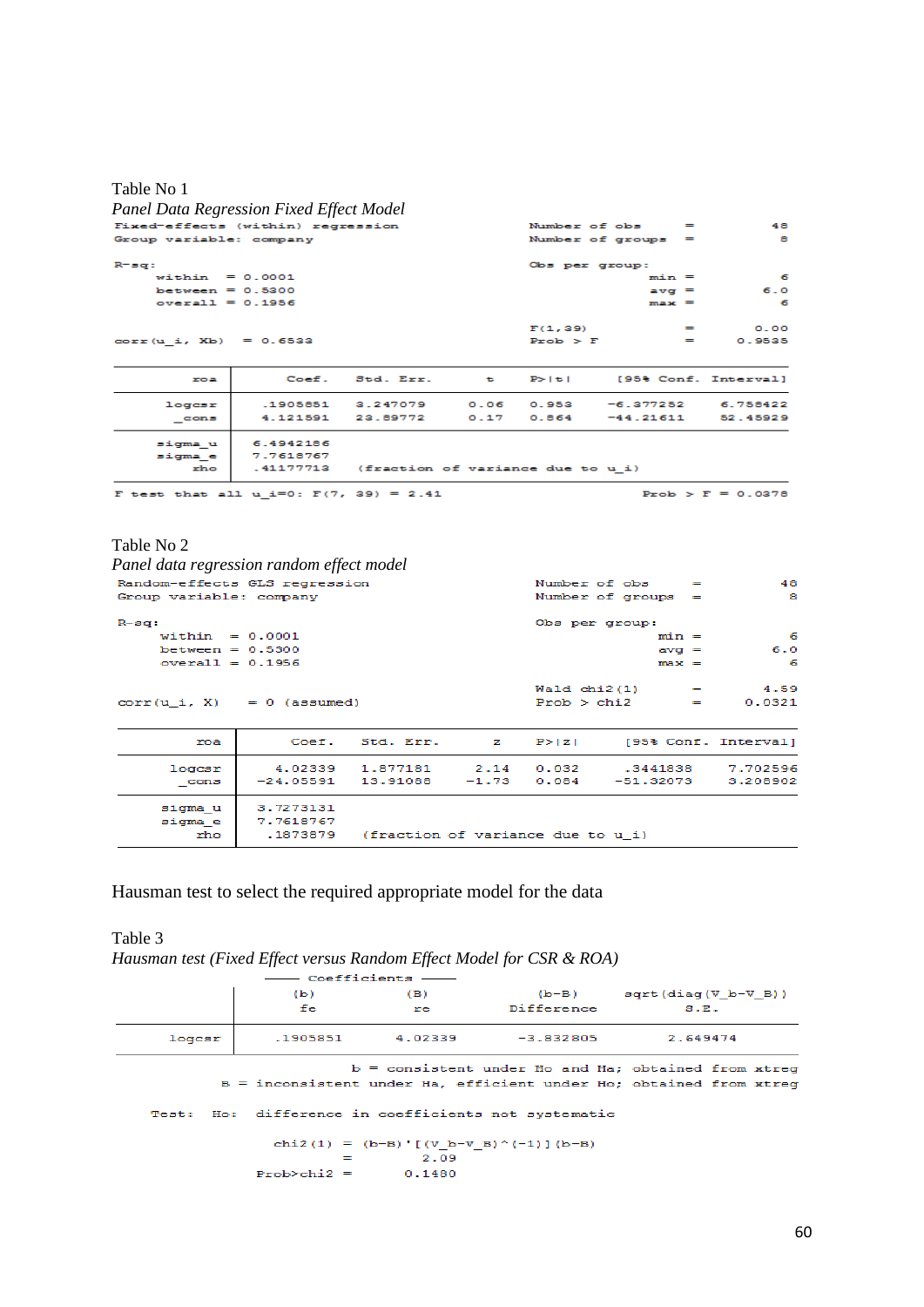As the p value of Hausman test in table 3 is .1480 which is greater than .05, thus suggest random effect model. As per hausman test Random Effect Model suggest which is shown in table no 2, the P value is .0321 that is less than .05 which shows the overall significance of model. If we look at the individual variable p value it is also significant and R-sq is 53% which indicate that overall the model is good. F and T values are also significant. The results show significant relationship between CSR spending and ROA for petroleum industry thus by rejecting HO of no relationship. The result of the model shows that one unit increase in CSR brings 4.02 increase in ROA.

## Table 4

| ROE and CSR fixed effect model    |           |                                                 |                |                      |                          |                      |
|-----------------------------------|-----------|-------------------------------------------------|----------------|----------------------|--------------------------|----------------------|
| Fixed-effects (within) regression |           |                                                 | Number of obs  |                      | $=$                      | 48                   |
| Group variable: company           |           |                                                 |                | Number of groups $=$ |                          | а                    |
| $R - sq$ :                        |           |                                                 | Obs per group: |                      |                          |                      |
| within = $0.0157$                 |           |                                                 |                | $min =$              |                          | -6                   |
| between = $0.6117$                |           |                                                 |                | $av\alpha =$         |                          | 6.0                  |
| $overall = 0.1992$                |           |                                                 |                | $max =$              |                          | -6                   |
|                                   |           |                                                 | F(1, 39)       |                      | $\overline{\phantom{a}}$ | 0.62                 |
| corr (u i, Xb) = $0.4727$         |           |                                                 | Proof > F      |                      |                          | 0.4349               |
| roe                               |           | Coef. Std. Err. t                               | P >  t         |                      |                          | [95% Conf. Interval] |
| logcsr                            |           | 13.39965 16.98229 0.79 0.435 -20.95028 47.74958 |                |                      |                          |                      |
| $_{\text{cons}}$                  |           | $-91.2456$ 124.9856 $-0.73$ 0.470 $-344.0528$   |                |                      |                          | 161.5616             |
| sigma u                           | 19.753564 |                                                 |                |                      |                          |                      |
| sigma e                           | 40.594782 |                                                 |                |                      |                          |                      |
| rho                               | .19145072 | (fraction of variance due to u i)               |                |                      |                          |                      |
|                                   |           |                                                 |                |                      |                          |                      |

F test that all  $u_i=0$ :  $F(7, 39) = 1.10$ 

Prob >  $F = 0.3804$ 

### Table No 5

| ROE and CSR Random Effect Model |                        |                                             |                               |                |                                                |                |
|---------------------------------|------------------------|---------------------------------------------|-------------------------------|----------------|------------------------------------------------|----------------|
| Random-effects GLS regression   |                        |                                             |                               |                | Number of obs<br>$=$                           | 48             |
| Group variable: company         |                        |                                             |                               |                | Number of groups $=$                           | 8              |
| $R - sq:$                       |                        |                                             |                               | Obs per group: |                                                |                |
| within $= 0.0157$               |                        |                                             |                               |                | $min =$                                        | -6             |
| between $= 0.6117$              |                        |                                             |                               |                | $\mathbf{a} \mathbf{v} \mathbf{q} =$           | 6.0            |
| $overall = 0.1992$              |                        |                                             |                               |                | $max =$                                        | 6              |
| $corr(u i, X) = 0$ (assumed)    |                        |                                             |                               |                | $Wald chi2(1) =$<br>$Prob > chi2$ =            | 9.76<br>0.0018 |
| roe                             |                        | Coef, Std. Err.                             | $\mathbf{z}$ and $\mathbf{z}$ |                | $P >  z $ [95% Conf. Interval]                 |                |
| logcsr                          |                        |                                             |                               |                | 23.44927 7.506678 3.12 0.002 8.736455 38.16209 |                |
| cons                            |                        | $-165.1271$ 55.55766                        | $-2.97$                       | 0.003          | $-274.0181 - 56.23607$                         |                |
| sigma u<br>sigma e              | 7.6266405<br>40.594782 |                                             |                               |                |                                                |                |
| $r$ <sub>ho</sub>               |                        | .03409271 (fraction of variance due to u i) |                               |                |                                                |                |

## Table No 6 *Hausman test for Fixed Effect versusRandom Effect Model*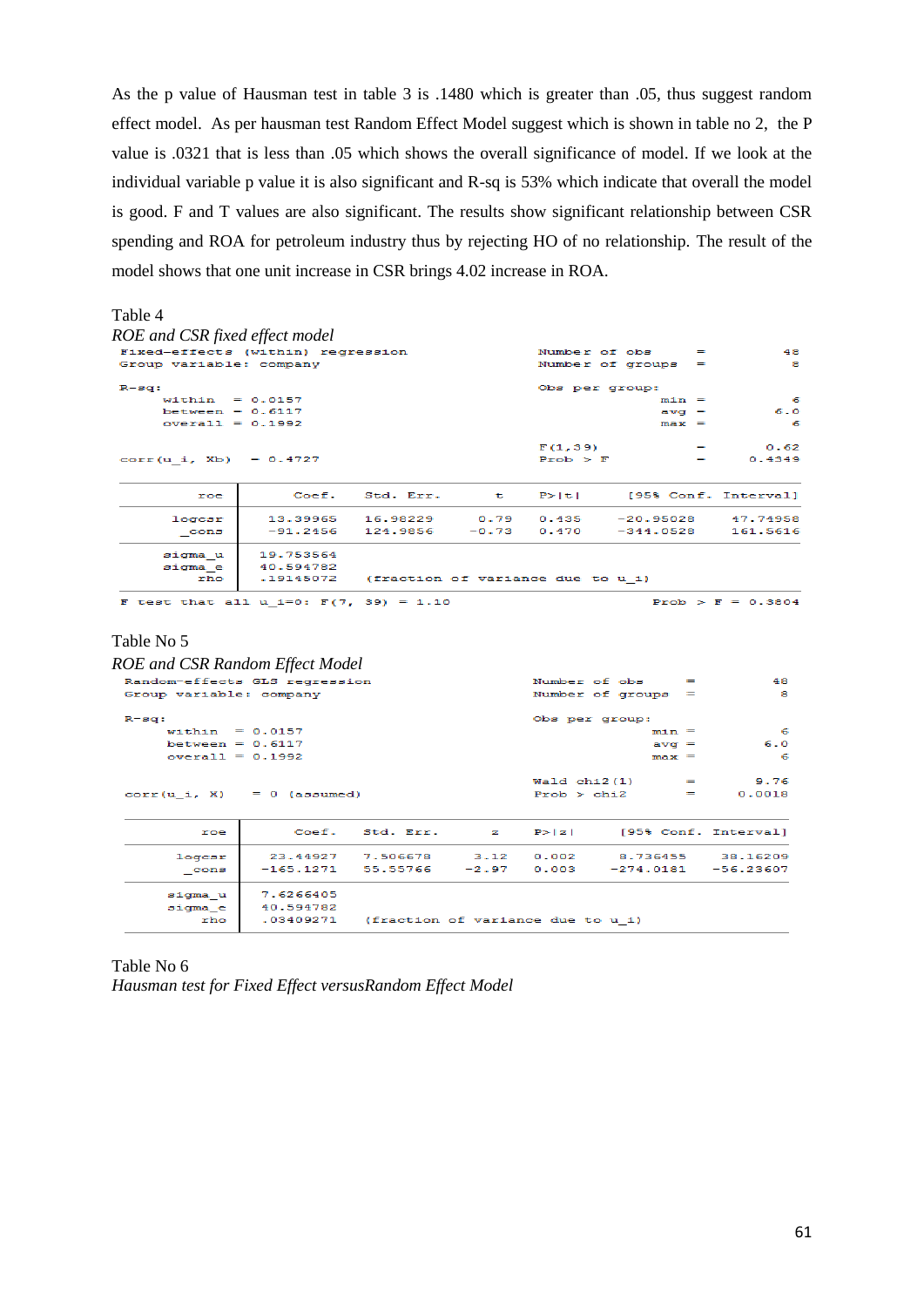|        |                                                                                                                             | — Coefficients —— |                                                     |                                |  |  |  |  |  |
|--------|-----------------------------------------------------------------------------------------------------------------------------|-------------------|-----------------------------------------------------|--------------------------------|--|--|--|--|--|
|        | (b)                                                                                                                         | (B)               |                                                     | $(b-B)$ sqrt $(diaq(V b-V B))$ |  |  |  |  |  |
|        | fe                                                                                                                          | re                | Difference                                          | S.E.                           |  |  |  |  |  |
| logcsr |                                                                                                                             |                   | 13.39965 23.44927 -10.04962                         | 15.23312                       |  |  |  |  |  |
|        | $b =$ consistent under Ho and Ha; obtained from xtreq<br>B = inconsistent under Ha, efficient under Ho; obtained from xtreq |                   |                                                     |                                |  |  |  |  |  |
|        |                                                                                                                             |                   | Test: Ho: difference in coefficients not systematic |                                |  |  |  |  |  |
|        |                                                                                                                             | 0.44              | chi2(1) = $(b-B)'$ $(V b-V B)'(-1)$ $(b-B)$         |                                |  |  |  |  |  |
|        | $Prob > chi2 = 0.5094$                                                                                                      |                   |                                                     |                                |  |  |  |  |  |

As per table 6 the p value of hausman test is .5094 which is greater than .05 thus suggest random effect model. The P value in table 5 is .0018 that is less than .05 which shows the overall significance of model. F and T values are also significant. If we look at the individual variable p value .002, it is also highly significant and R-sq is 61% indicates as a whole the model is good. Overall, the results show highly significant and positive relationship between CSR spending and ROE for petroleum industry. The alternate hypothesis HI is accepted. The result of the model shows that on the average an increase of one unit in CSR spending brings about 23.449 increase in ROE.

# Table No 7

*Profit and CSR Fixed Effect Model*

| Fixed-effects (within) regression |           |                                   |         |          | Number of obs        | $\overline{\phantom{0}}$ | 48                       |
|-----------------------------------|-----------|-----------------------------------|---------|----------|----------------------|--------------------------|--------------------------|
| Group variable: compny            |           |                                   |         |          | Number of groups $=$ |                          | -8                       |
| R-sa:                             |           |                                   |         |          | Obs per group:       |                          |                          |
| $widthin = 0.0185$                |           |                                   |         |          |                      | $min =$                  | - 6                      |
| between = $0.3886$                |           |                                   |         |          |                      | $av0$ =                  | 6.0                      |
| $overall = 0.2225$                |           |                                   |         |          |                      | $max =$                  | -6                       |
|                                   |           |                                   |         | F(1, 39) |                      |                          | 0.73                     |
| corr (u i, Xb) = $-0.6483$        |           |                                   |         | Prob > F |                      |                          | 0.3965                   |
| profit                            |           | Coef. Std. Err. $t$ P> $ t $      |         |          |                      |                          | [95% Conf. Interval]     |
| logcsr                            |           | $-2800.265$ 3266.437              | $-0.86$ |          |                      |                          | 0.397 -9407.256 3806.727 |
| cons                              |           | 30362.66 24046.19                 | 1.26    |          | $0.214 -18275.36$    |                          | 79000.68                 |
| sigma u                           | 15341.52  |                                   |         |          |                      |                          |                          |
| sigma e                           | 7792.2479 |                                   |         |          |                      |                          |                          |
| rho                               | .79492419 | (fraction of variance due to u i) |         |          |                      |                          |                          |

F test that all  $u_i=0$ :  $F(7, 39) = 13.48$ 

Prob >  $F = 0.0000$ 

# Table No 8

*Profit and CSR Random Effect Model*

| Random-effects GLS regression |           |                                             |      |                | Number of obs        | $=$ | 48                            |
|-------------------------------|-----------|---------------------------------------------|------|----------------|----------------------|-----|-------------------------------|
| Group variable: compny        |           |                                             |      |                | Number of groups $=$ |     | 8                             |
| $R - sq$ :                    |           |                                             |      | Obs per group: |                      |     |                               |
| within $= 0.0185$             |           |                                             |      |                | $min =$              |     | - 6                           |
| between $= 0.3886$            |           |                                             |      |                | $avq =$              |     | 6.0                           |
| $overall = 0.2225$            |           |                                             |      |                | $max =$              |     | - 6                           |
|                               |           |                                             |      |                |                      |     |                               |
|                               |           |                                             |      |                | $Waldchi2(1) =$      |     | 0.07                          |
| $corr(u i, X) = 0$ (assumed)  |           |                                             |      |                | $Prob > chi2$ =      |     | 0.7858                        |
|                               |           |                                             |      |                |                      |     |                               |
| profit                        |           | Coef. Std. Err. z                           |      | P >  z         |                      |     | [95% Conf. Interval]          |
| logesr                        | 786.6227  | 2894.411                                    |      |                |                      |     | 0.27 0.786 -4886.318 6459.563 |
| cons                          | 3986.333  | 21709.2                                     | 0.18 | 0.854          | -38562.91            |     | 46535.58                      |
| sigma u                       | 11216.851 |                                             |      |                |                      |     |                               |
| sigma e                       | 7792.2479 |                                             |      |                |                      |     |                               |
| rho                           |           | .67449262 (fraction of variance due to u i) |      |                |                      |     |                               |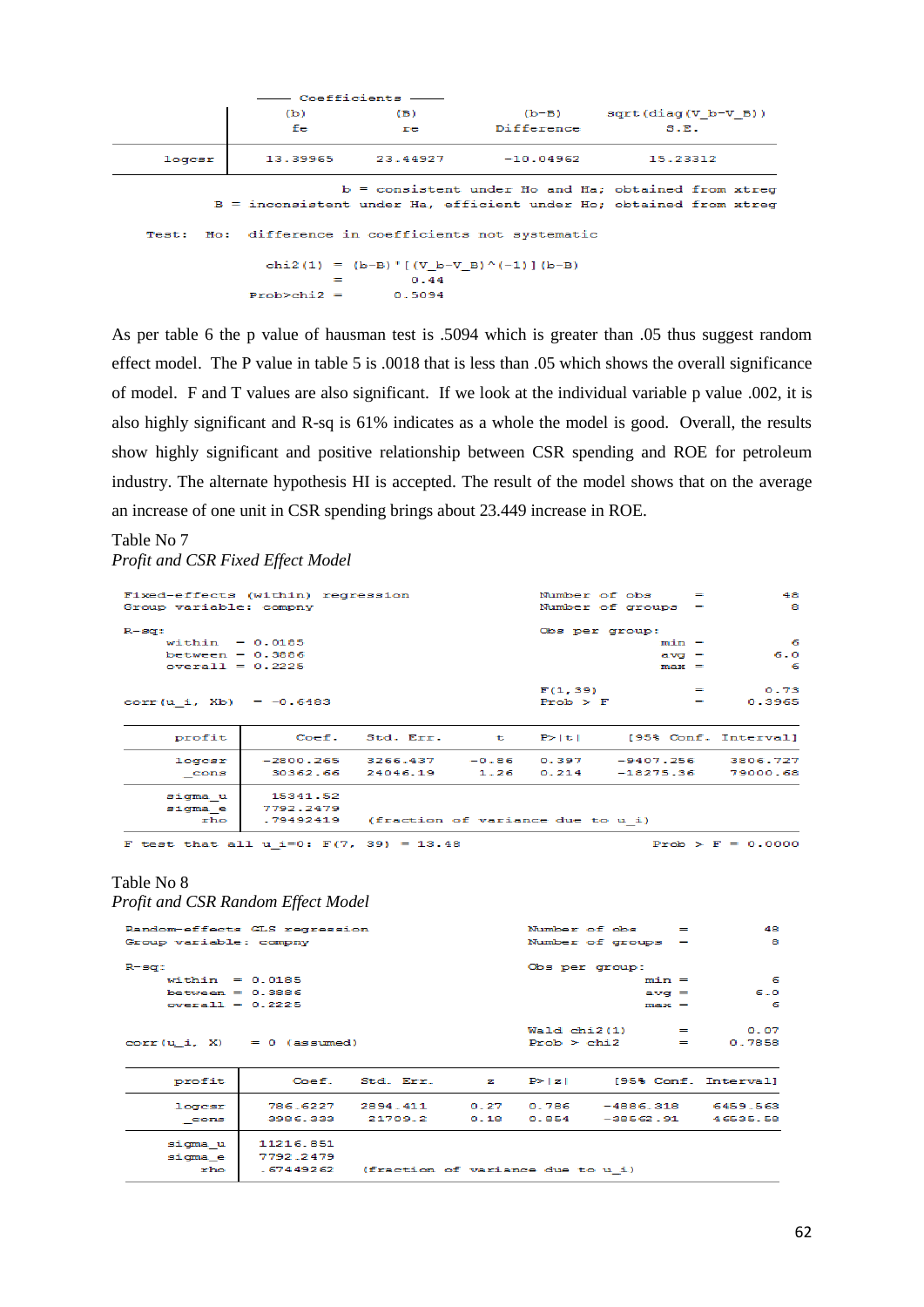| Table No 9                                                |  |  |  |  |
|-----------------------------------------------------------|--|--|--|--|
| Hausman test for Fixed Effect versus Random Effect Models |  |  |  |  |

 $G = F \in \mathbb{R}$ 

|        | (b)             | (B)       |                                                     | $(b-B)$ sqrt $(diaq(V b-V B))$                                                                                              |
|--------|-----------------|-----------|-----------------------------------------------------|-----------------------------------------------------------------------------------------------------------------------------|
|        | fe              | <b>re</b> | Difference                                          | S.F.                                                                                                                        |
| logcsr |                 |           | $-2800.265$ 786.6227 $-3586.887$                    | 1513.934                                                                                                                    |
|        |                 |           |                                                     | $b =$ consistent under Ho and Ha; obtained from xtreq<br>B = inconsistent under Ha, efficient under Ho; obtained from xtreq |
|        |                 |           | Test: Ho: difference in coefficients not systematic |                                                                                                                             |
|        |                 | $5 - 61$  | chi2(1) = (b-B) $[(V b - V B)^{(-1)}] (b - B)$      |                                                                                                                             |
|        | $Prob > chi2 =$ | 0.0178    |                                                     |                                                                                                                             |

The appropriate model according to Hausman test (table 9) is fixed effect model as the p value is .0178 i.e. less than .05.The P value is .3965 in the table no 7 that shows the overall insignificant relationship between CSR and profit after tax. F and T statistics are also insignificant. The individual variable p value .397, it is insignificant and R-sq is 38% which indicate that the model is not good. Taken as a whole, the results show insignificant relationship between CSR spending and Profit after tax for petroleum industry thus by accepting the null hypothesis of no relationship. Pour, Nazari, &Imami (2014) in their articles highlighted negative association between CSR and profitability. The same insignificant relationship is supported by Samra, Shahid, & Farzana (2015) in their study conducted on Oil & Gas Development Corporation limited (OGDCL). Their findings showed insignificant impact of CSR spending on its profitability as spending on CSR is actually shrinking the profit of the firm.

#### **CONCLUSION**

Six years (2014-2019) financial data of CSR spending, ROA, ROE and Profit after Tax, extracted from the annual reports and financial statements of eight petroleum companies, listed in Pakistan Stock Exchange have been utilized for the current study. Panel data regression models were used. The study concluded that there is positive and significant relationship between CSR and ROA & ROE in the petroleum industry of Pakistan. However, the relationship between CSR and Profit after tax is insignificant and inverse. Our major findings from the study are given below.

- $\triangleright$  The relationship between CSR spending and ROA for the petroleum companies listed in PSX is positive and is highly significant to its effect. . Similar results and findings were generated by Wambui (2012) during his study. Hossain, Chowdhury, Evans, & Lema, (2015) have also find a positive and significant relationship between CSR and financial performance of the corporations when using accounting measures of return on assets
- ➢ The association of CSR with ROE is also positive and having a significant effect. Our findings are in line with the results of Lawrenzia (2010) Ahmed, Almsafir, & Al-Smadi,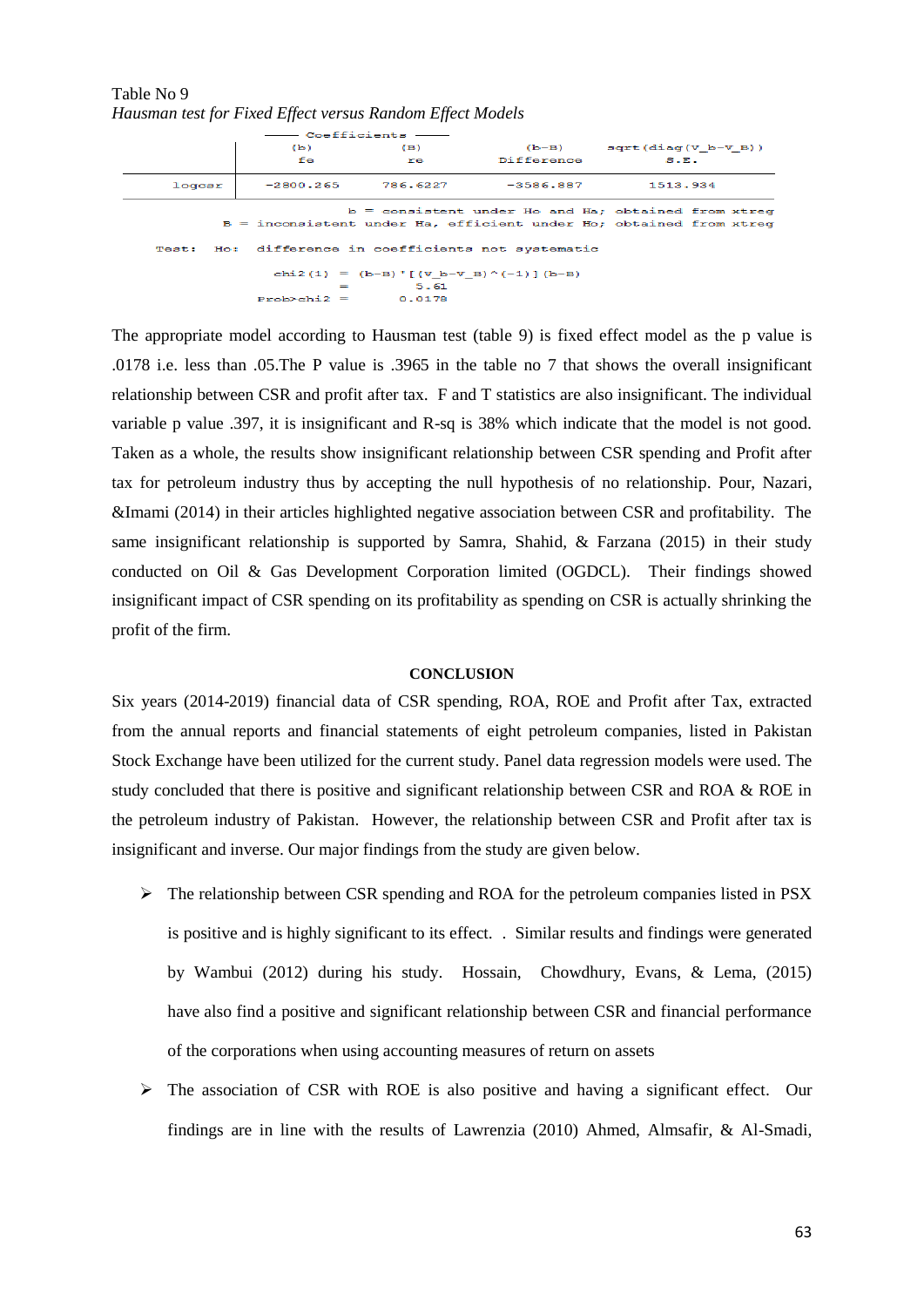(2014), Tsoutsoura (2014) and Gheli (2013) who established that a positive association existed between financial performance and CSR.

➢ The relationship of CSR spending with Profit after Tax for the listed petroleum companies of PSX is negative and having an insignificant effect. Our findings are in agreement with that of Gichohi (2016), Awan & Saeed (2015), Ahmed, Almsafir, & Al-Smadi, (2014), Tsoutsoura (2014) and Gheli (2013) and Nalini (2012).

### **Recommendation**

In nut shell, the current study has proved that spending of CSR related activities no doubt, contribute to financial performance and business ought to spend on such CSR activities for improving their financial performances but it should not be taken as a sole measure for improving the financial performance. No doubt, profitability was, is and will be the primary motive for businesses yet there are many other goals that are needed to be accomplished. Some business organizations spend on carrying out social activities to be proved to be acquiescent to the law of the state in which they are operating, earn good fame in the eyes of their stakeholders and thus provide a conducive and work friendly environment. Other business entities engage themselves in fulfilling social responsibilities and enjoying effective public relations. The current study in light of their results recommends business firms to be a socially responsible citizen to increase over all financial performance and shareholders wealth.

In continuation of the current study, further studies could be done to include other financial performance variables like Tobin Q and market share of the listed companies in PSX. In order to gauge the impact of CSR in more detail other dimensions may also be included by the researchers in future. It is also recommended to take none financial performance as dependant variable along with financial performance of the companies listed at PSX. For getting more reliable and authentic results the time span of the study can be increased for another 6 years and thus the data of 10 or more years should be examine.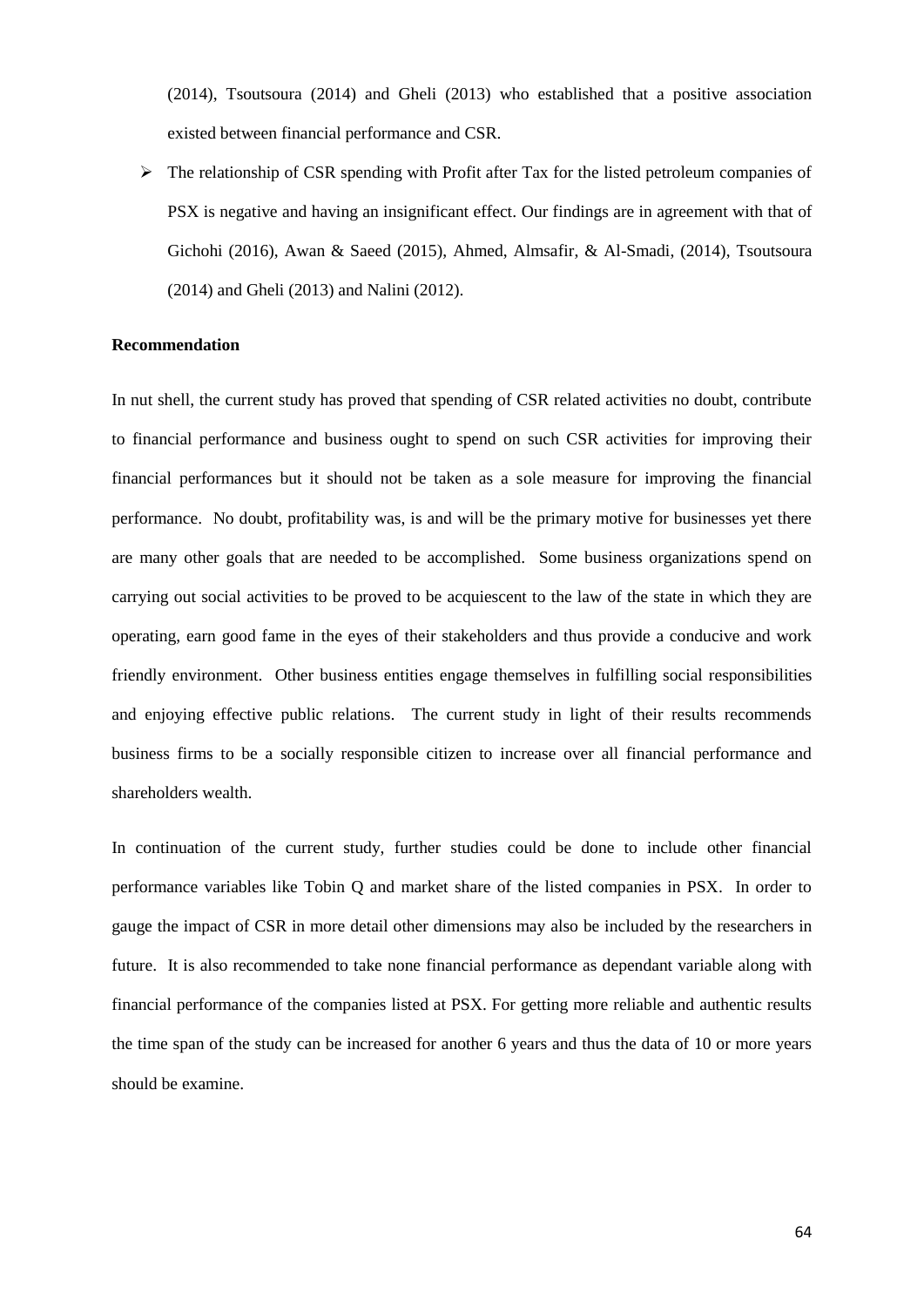#### **REFERENCES**

- Akremi, A., Gond, J.-P., Swaen, V., De Roeck, K., and Igalens, J. (2015). Do employees perceive corporate social responsibility? Development and validation of a multidimensional corporate social responsibility scale. J. Manag. doi: 10.1177/0149206315569311
- Alfalih, A.A., & Hadj, T. B. (2020). Foreign direct investment determinants in an oil abundant host country: Short and long-run approach for Saudi Arabia, Resources, Policy, 10.1016/j.resourpol.
- Aupperle, K. E., Carroll, A. B., and Hatfield, J. D. Hatfield, 1985, "An Empirical Examination of the Relationship between Corporate Social Responsibility and Profitability", The Academy of Management Journal, vol. 28, no. 2, pp. 446-463.
- Baron, David P. and Harjoto, MaretnoAgus and Jo, Hoje,.( 2009). The Economics and Politics of Corporate Social Performance Stanford University Graduate School of Business Research Paper No. 1993, Rock Center for Corporate Governance at Stanford University Working Paper No. 45, Available at SSRN: <https://ssrn.com/abstract=1202390> or [http://dx.doi.org/10.2139/ssrn.1202390](https://dx.doi.org/10.2139/ssrn.1202390)
- Chapple, W. and Moon, J. (2005) Corporate social responsibility (CSR) in Asia, Business and Society, vol. 44, no.4, pp. 415-441.
- Cheung, Y.L., et.al. (2010). Does corporate social responsibility matter in Asian emerging markets? Journal of Business Ethics, 92, 401-413.
- Choi, J.S., Kwak, Y.M., and Choe, C. (2010). Corporate social responsibility and corporate financial performance: Evidence from Korea. Australian Journal of Management, 35, 291-311.
- Jo, H., and Harjoto, M.A. (2011). Corporate governance and firm value: The impact of corporate social responsibility. Journal of Business Ethics, 103, 351-383.
- Edward Nelling& Elizabeth Webb, 2009. ["Corporate social responsibility and financial](https://ideas.repec.org/a/kap/rqfnac/v32y2009i2p197-209.html)  [performance: the "virtuous circle" revisited,](https://ideas.repec.org/a/kap/rqfnac/v32y2009i2p197-209.html)" [Review of Quantitative Finance and](https://ideas.repec.org/s/kap/rqfnac.html)  [Accounting,](https://ideas.repec.org/s/kap/rqfnac.html) Springer, vol. 32(2), pages 197-209, February.
- Green, T. and Peloza, J. (2011), "How does corporate social responsibility create value for consumers", Journal of Consumer Marketing, Vol. 28 No. 1, pp. 48-56. doi: 10.1108/ 07363761111101949.
- Hopkins, Michael, Corporate Social Responsibility: An Issues Paper (May 2004). International Labour Office Working Paper No. 27, Available at SSRN: <https://ssrn.com/abstract=908181> or [http://dx.doi.org/10.2139/ssrn.908181](https://dx.doi.org/10.2139/ssrn.908181)
- Islam. (2012) Corporate Social Responsibility (CSR) and Issue to Corporate Financial Performance (CFP): An Empirical Evidence on Dhaka Stock Exchange (DSE) Listed Banking Companies in Bangladesh. European Journal of Business and Management, Vol 4, No.11.
- Kolstad, I. 2007, "Why Firms Should Not Always Maximize Profits", Journal of Business Ethics, vol. 76, no. 2, pp. 137-145.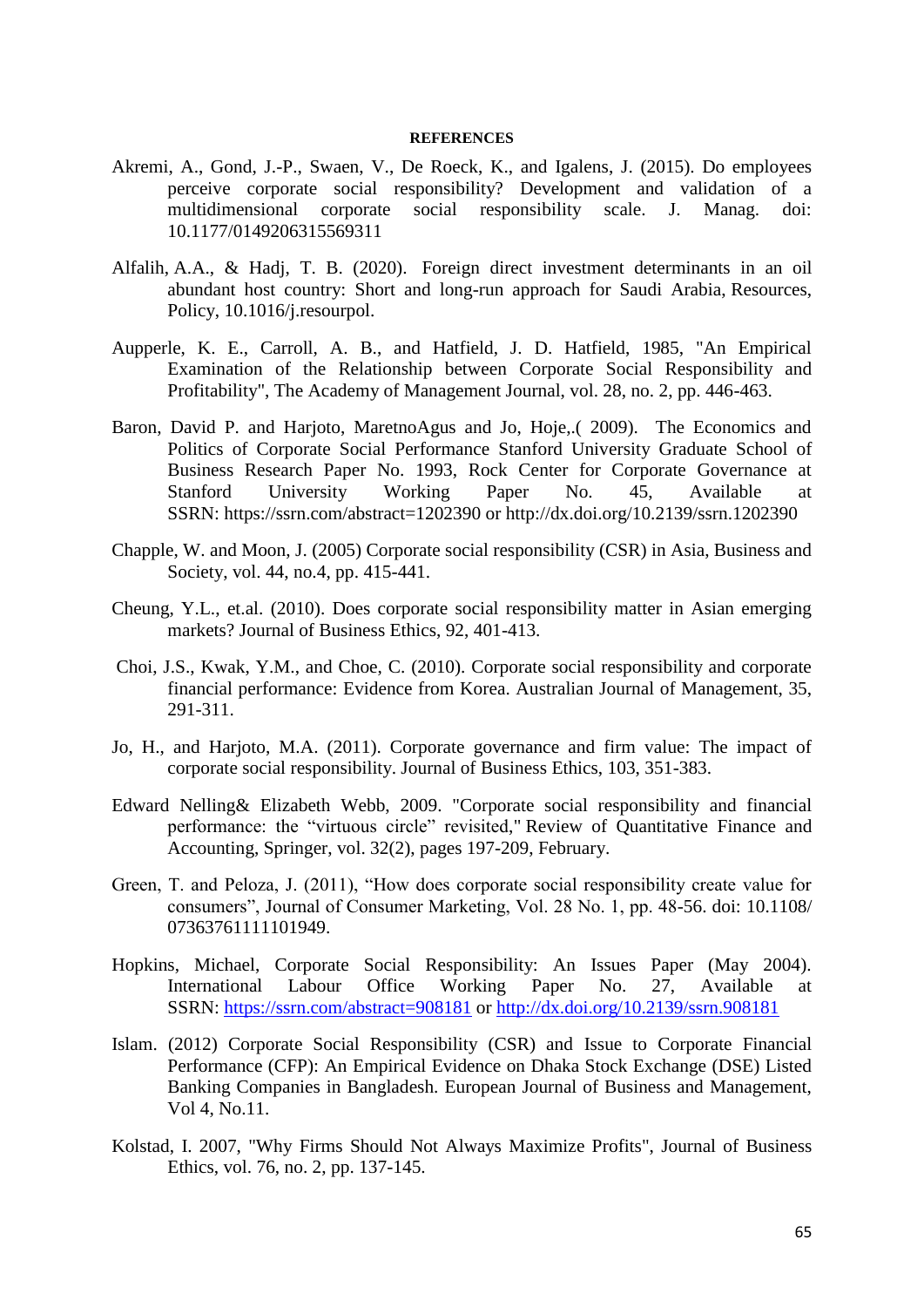- Lindgren, A., Swaen, V., and Johnston, W. (2009). The supporting function of marketing in corporate social responsibility. Corporate Reputation Review, 12, 120-139.
- Mahbuba, S., Farzana, N. (2013). [Corporate social responsibility](http://citeseerx.ist.psu.edu/viewdoc/download?doi=10.1.1.684.4729&rep=rep1&type=pdf) and profitability: A case [study on Dutch Bangla Bank Ltd.](http://citeseerx.ist.psu.edu/viewdoc/download?doi=10.1.1.684.4729&rep=rep1&type=pdf) International Journal of Business and Social Research (IJBSR), Volume -3, No.-4, 139-147.
- Mareș, R. 2008, The dynamics of corporate social responsibilities, MartinusNijhoff Publishers/Brill Academic Publi.
- Margolis, J.D., and Walsh, J.P. (2003). Misery loves companies: Rethinking social initiatives by business. Administrative Science Quarterly, 48, 268-305.
- McWilliams, A. & Siegel, D. 2000, "Corporate social responsibility and financial performance: correlation or misspecification?", Strategic Management Journal, vol. 21, no. 5, pp. 603-609.
- Morsing, M. & Schultz, M. 2006, "Corporate social responsibility communication: stakeholder information, response and involvement strategies", Business Ethics: A European Review, vol. 15, no. 4, pp. 323-338.
- Mulyadi, M. S., & Anwar, Y. (2012). Impact of corporate social responsibility toward firm value and profitability. The Business Review, Cambridge, 19(2), 316-322.
- Mulyadi, M.S., and Anwar, Y. (2011). Investor's perception on corporate responsibility of Indonesian listed companies. African Journal of Business Management, 5, 3630-3634.
- Orlitzky, M. (2001). "Does Firm Size Comfound the Relationship Between Corporate Social Performance and Firm Financial Performance?", Journal of Business Ethics, vol. 33, no. 2, pp. 167-180.
- Orlitzky, M., Schmidt, F.L. &Rynes, S.L. (2003). Corporate social and financial performance: A meta-analysis. Organization Studies, vol. 24, no. 3, pp. 403-441.
- Pour, S. B., Nazari, K. &Imami M., (2014). Corporate social responsibility: A literature review. African Journal of Business Management vol.8(7), 228-234.
- Rainey, D.L. (2006) Sustainable business development: inventing the future through strategy, innovation, and leadership, Cambridge University Press Cambridge.
- Ruf, B.M., Muralidhar, K., Brown, R.M., Janney, J.J. & Paul, K. (2001), "An empirical investigation of the relationship between change in corporate social performance and financial performance: a stakeholder theory perspective", Journal of Business Ethics, vol. 32, no. 2, pp. 143-156
- Samra K., Shahid J. k., & Farzana S. (2015) Corporate Social Responsibility and Firm Profitability: A Case OfOiland Gas Sector Of Pakistan. City university research journal. Vol. 5, 110-119.
- Solihin, I. (2009). Corporate social responsibility: from charity to sustainability. Jakarta: SalembaEmpat.
- Waagstein, P.R. (2011). The mandatory corporate social responsibility in Indonesia: problems and implications. Journal of Business Ethics, 98, 455-466.